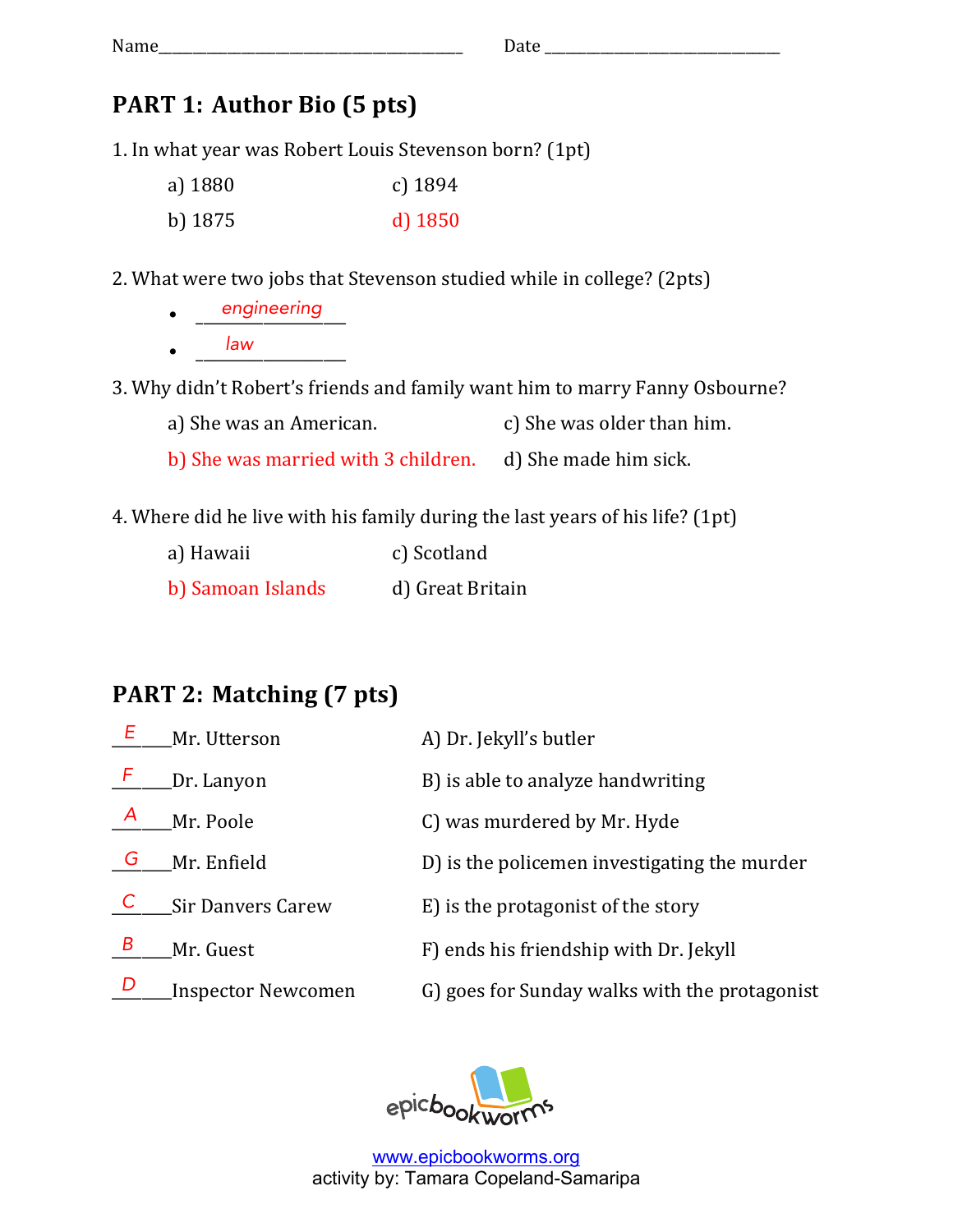## **PART 3: True/False (5 pts)**

| $1. T$ or $F$ | The story takes place in Dublin, Ireland.<br>Takes palace in London, England                   |
|---------------|------------------------------------------------------------------------------------------------|
| $2. T$ or $F$ | Mr. Utterson is the protagonist of the story.                                                  |
| $3. T$ or $F$ | In the first will, Hyde is specified as heir to Jekyll's fortune.                              |
| 4. $T$ or $F$ | No one is able to give a detailed description of Hyde.                                         |
| $5. T$ or $F$ | Sarah, the maid, witnessed the murder between 11am-2pm.<br>The murder happens between 11pm-2am |

## **PART 4: Multiple-Choice (13 pts)**

- 1. What is Utterson's profession?
	- a. Doctor
	- b. Lawyer
	- c. Butler
	- d. Detective
- 2. What did Enfield witness near the odd door one night?
	- a. He saw Hyde breaking into Dr. Jekyll's house.
	- b. He saw Hyde trample over a little girl.
	- c. He saw Hyde beat a man with a can.
	- d. He saw Hyde still something from a shop window.

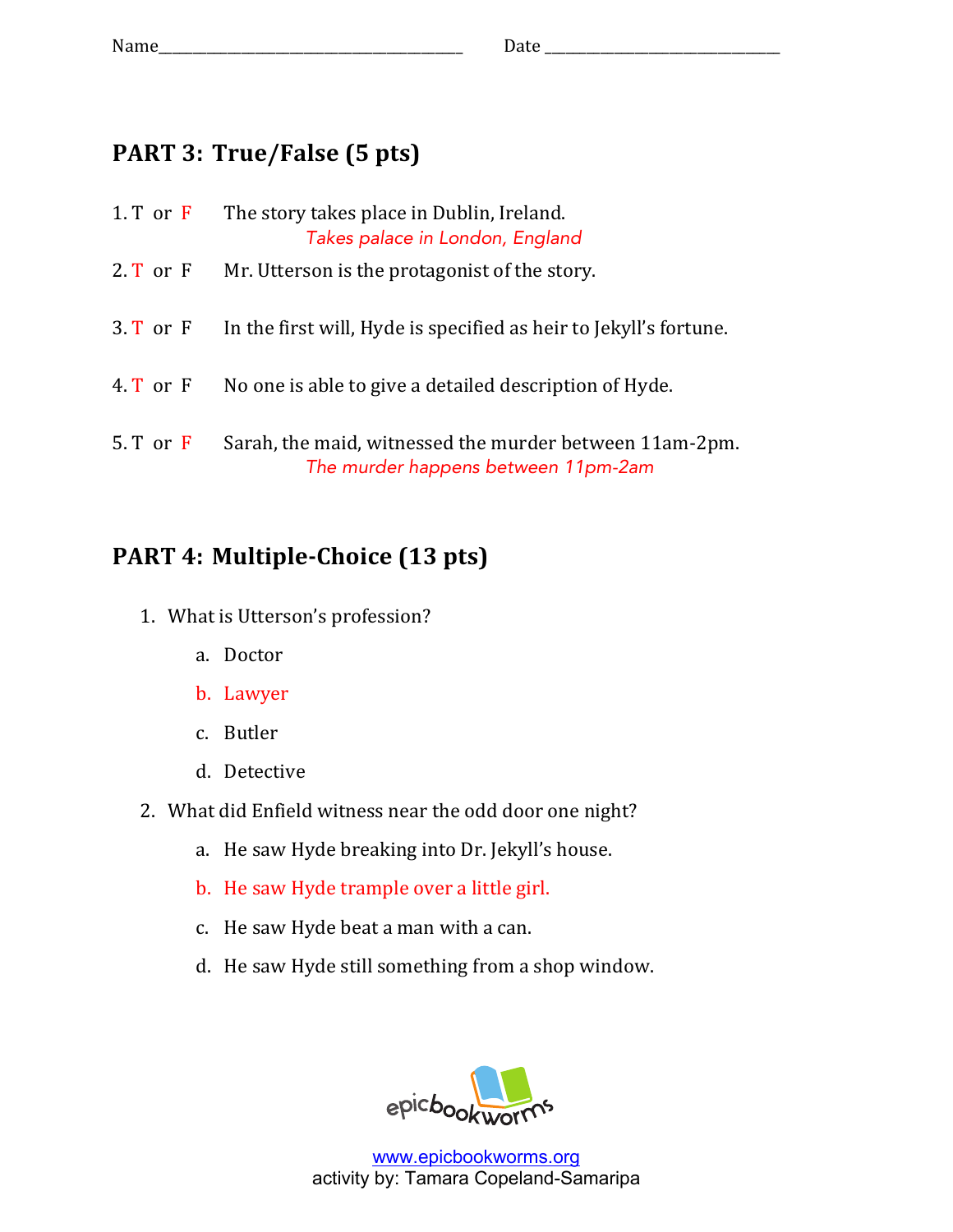- 3. Why did Lanyon end his friendship with Jekyll?
	- a. They had a disagreement about Jekyll's experiments.
	- b. Lanyon was expecting to be Jekyll's heir.
	- c. Jekyll owed Lanyon some money and refused to pay it back.
	- d. Jekyll stole Lanyon's research.
- 4. Why does Utterson want to meet Mr. Hyde in person?
	- a. He was having bad dreams.
	- b. He wanted to ask Hyde about the will.
	- c. Dr. Jekyll had a letter for Mr. Hyde.
	- d. He wanted to prove that Hyde was a murderer.
- 5. What weapon is used in the death of Sir Carew Danvers?
	- a. An axe
	- b. A fire poker
	- c. A cane
	- d. A revolver
- 6. What items do Utterson and the Inspector find in Hyde's apartment?
	- a. A pocket watch and a vial of elixir
	- b. A charred checkbook and the top half of a cane
	- c. 2 letters addressed to Mr. Utterson
	- d. They don't find anything in the room.
- 7. What happens to Jekyll after the Carew murder?
	- a. He becomes friends with Dr. Lanyon again.
	- b. He stops working on all of his experiments.

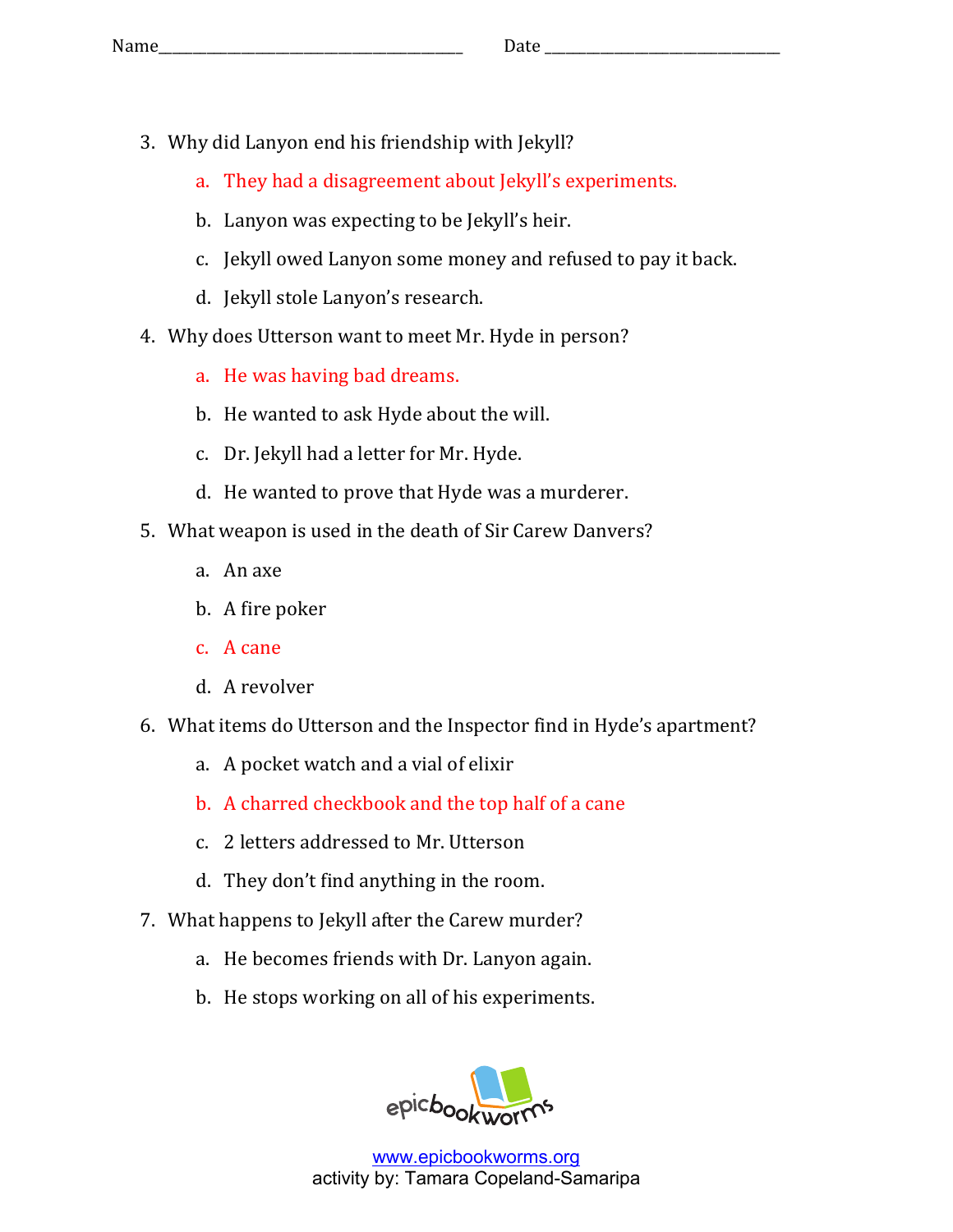- c. He disappears.
- d. He becomes more sociable and helps out at the church.
- 8. What does Mr. Guest tell Utterson about the handwriting on both letters?
	- a. A woman wrote one of the letters.
	- b. The same person wrote both letters.
	- c. Both letters are almost identical, except they slant differently.
	- d. He is not able to read the handwriting.
- 9. At the end, who urgently calls on Mr. Utterson because he suspects foul play?
	- a. Dr. Lanyon
	- b. Dr. Jekyll
	- c. Inspector Newcomen
	- d. Mr. Poole
- 10. Who does Utterson find in the laboratory after breaking down the door?
	- a. Dr. Jekyll, lying dead.
	- b. Mr. Hyde, lying dead.
	- c. A footman holding an axe
	- d. No one, the room is empty
- 11. What horrible thing does Lanyon witness that causes him to go into shock?
	- a. The death of Sir Danvers Carew
	- b. Hyde stomping on a little girl
	- c. Hyde turning into Jekyll
	- d. Jekyll turning into Hyde
- 12. How does Jekyll get rid of Hyde at the end?
	- a. He shoots Hyde
	- b. He makes a potion that gets rid of Hyde